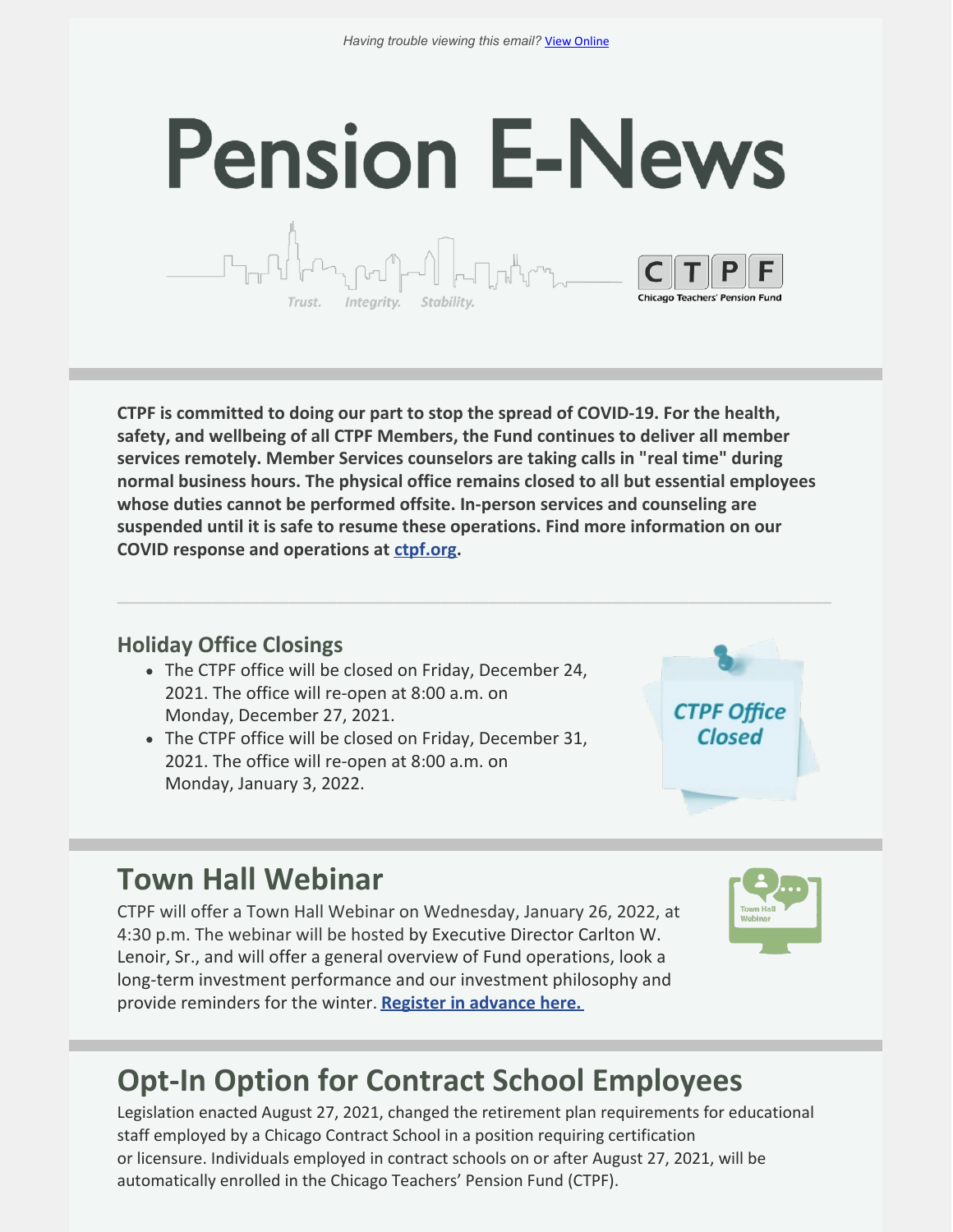Teachers employed before August 27, 2021, have the option of joining CTPF.The election is made by completing and returning **CTPF [Form](https://ctpf.org/sites/files/2021-11/FORM_290_Final_UPDATED 11421_0.pdf) 290** and must be completed by December 31, 2021.

#### **Contract School Resources**

CTPF delivered information to Contract Schools, set up a dedicated website**[ctpf.org/Opt-In](https://www.ctpf.org/Opt-In)** with educational resources, and offered three webinars for Contract School Members who have the option of joining CTPF. The workshop presentation and recording are available at **[ctpf.org/Opt-In](https://www.ctpf.org/Opt-In)**.

## **Save the Date 2022 Retirement Webinars**

CTPF will offer 2022 Retirement Webinars at 9:00 a.m. and 1:00 p.m. on February 21, 2022, and April 12, 2022. Webinars offer an overview of the retirement process and can help you jump start (or complete) your retirement application.

Registration for webinars opens Monday, January 3, 2022. Register at **[ctpf.org/calendar](https://ctpf.org/news-calendar/calendar)**.



#### **Heading South for the Winter?**

If you're heading south for the winter, make sure you file a temporary change of address form with CTPF. Address changes cannot be made over the phone. Retirees and Inactive Members will need to send a written and signed request to change their address or complete a **Change of Address form** (CTPF Form 107) and return it to**[imaging@ctpf.org](https://ctpf.org/sites/files/2020-10/change_of_address_form_0.pdf)**. All address changes for active CTPF members are reported through their employers' reporting system.

## **1099-R Address Change Reminder**

The deadline to submit an address change for the 2021 1099R mailing for**pensioners** is tomorrow, December 14. Address changes cannot be made over the phone. Retirees must send a written and signed request to change their address or complete a **Change of [Address](https://ctpf.org/sites/files/2020-10/change_of_address_form_0.pdf) form** (CTPF Form 107) and return it to **[imaging@ctpf.org](mailto:imaging@ctpf.org)**. All address changes for active CTPF members are reported through their employers' reporting system.

#### **Save CTPF's Numbers in Your Contacts**

CTPF encourages members to save the office number, 312.604.1400 and Member Services number 312.641.4464, in their contact list to avoid them being marked as spam.



## **CTPF COVID-19 Information & Resources**

CTPF is committed to doing our part to stop the spread of COVID-19. For the health, safety, and wellbeing of all CTPF Members, the Fund continues to deliver all member services remotely. The physical office remains closed to all but essential employees whose duties cannot be performed offsite. In-person services and counseling are suspended until it is safe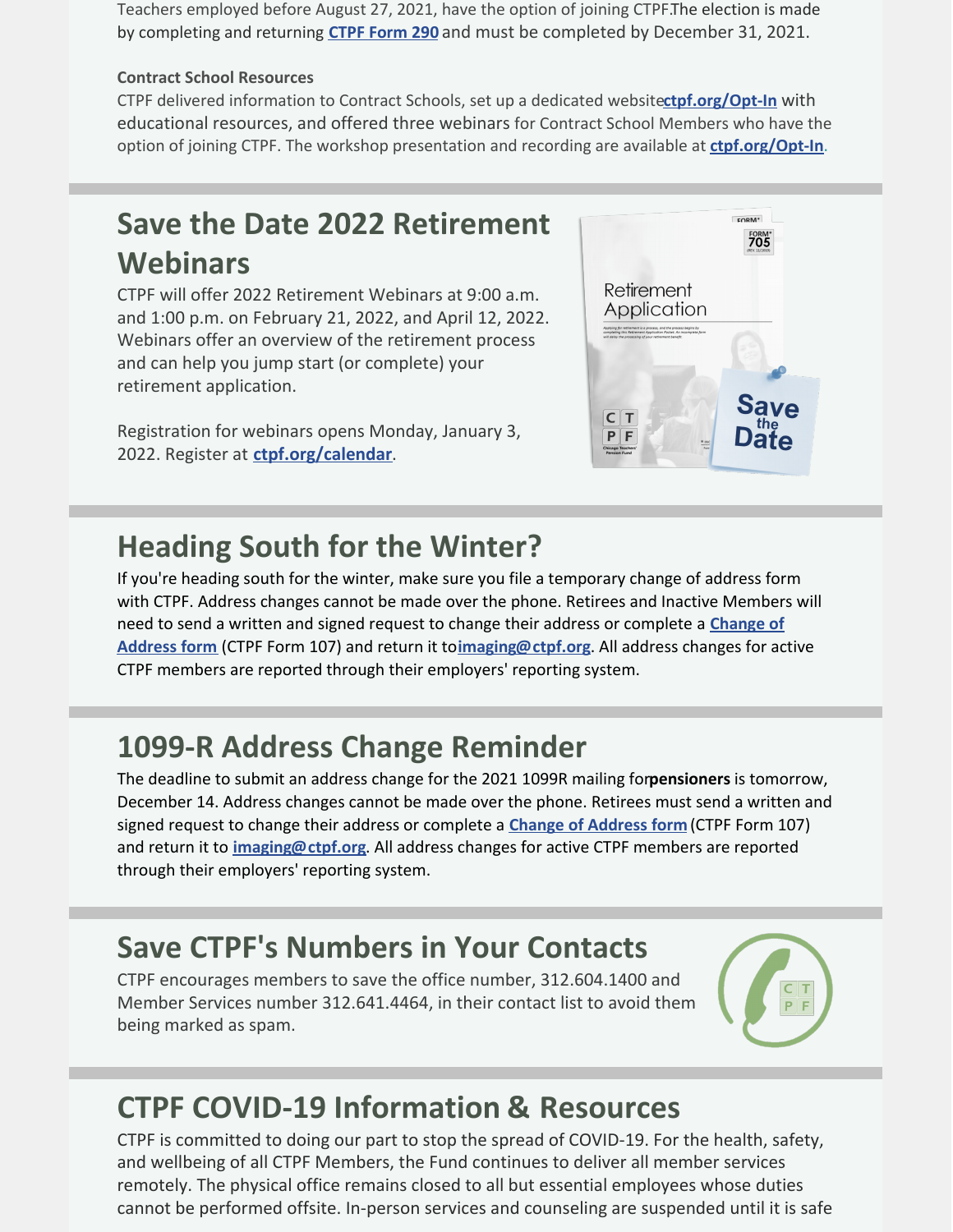to resume these operations.

CTPF has implemented the following changes for the health and safety of all:

- In-person appointments and services are suspended.
- Phone assistance, video counseling, and remote notarization appointments are available. Members should call 312.641.4464 or email **[memberservices@ctpf.org](mailto:memberservices@ctpf.org)** for assistance.
- US Mail processing may be delayed. Send benefit applications, forms, and documents by fax 312.641.7185 or email an attachment (.pdf or .jpg format) to **[imaging@ctpf.org](mailto:imaging@ctpf.org)** to ensure prompt processing.

Learn more on the COVID-19 Response Page**[ctpf.org/covid-19](https://ctpf.org/news-calendar/covid-19).**



All current meeting dates, office information, and upcoming event information can be found on the CTPF Calendar at **[ctpf.org/calendar](https://ctpf.org/news-calendar/calendar)**[.](https://ctpf.org/news-calendar/calendar)

#### **CTPF BOARD OF TRUSTEES**

Jeffery Blackwell, *President* Mary Sharon Reilly, *Vice President* Jacquelyn Price Ward, *Financial Secretary* Lois Nelson, *Recording Secretary*

Miguel del Valle Victor Ochoa Tina Padilla Maria J. Rodriguez Jerry Travlos Dwayne Truss Quentin S. Washington Philip Weiss

Carlton W. Lenoir, Sr., *Executive Director*

\_\_\_\_\_\_\_\_\_\_\_\_\_\_\_\_\_\_\_\_\_\_\_\_\_\_\_\_\_\_\_\_\_\_\_\_\_\_\_\_\_\_\_\_\_\_\_\_\_\_\_\_\_\_\_\_\_\_\_\_\_\_\_

#### **STAY CONNECTED & SPREAD THE WORD**

CTPF will continue to share information at *[ctpf.org](https://nam11.safelinks.protection.outlook.com/?url=http%3A%2F%2Fr20.rs6.net%2Ftn.jsp%3Ff%3D001Oq0TM6CVsKr16mBIJWQ5Txgxq1D0DQ71XepjiVhvp5Bdir-9OjtYv4LvxhiMPX2GMPhwQfjmGHSdxSfrYvZaxDcty5YgMIa2e4clI6Ts6waNsooyMHn65iLHXWPKwOOd30ezxEKSRSqFlYqdRQfouIjIJQZcg43n%26c%3DrrHtvthGwuyW-ZAKLc0ZJMgKnz-9DQ4rvOuN8tBf3R8ihnUal54aXQ%3D%3D%26ch%3DsUd1tqkBvQncZr6j3v8_KZ5FYGxfMqIG7_Uzp-Y8v0_abEJ6gyT9OQ%3D%3D&data=04%7C01%7Ckaisere%40ctpf.org%7Ca8d8058eb5784c1d00c408d97862b086%7Ca881b9a43fe041eb97266e31ebe4d79e%7C1%7C1%7C637673187538378334%7CUnknown%7CTWFpbGZsb3d8eyJWIjoiMC4wLjAwMDAiLCJQIjoiV2luMzIiLCJBTiI6Ik1haWwiLCJXVCI6Mn0%3D%7C2000&sdata=ZcVOMCBM0BfT2fvi6WFD2bOfU%2FDpDXFwLKqUbjlrJRI%3D&reserved=0)* on social media, in E-Lerts, and in E-News. We also encourage you to connect with CTPF on social media; many of CTPF's more than 90,000 members are active on either Facebook, Twitter, and LinkedIn.

Please consider forwarding this email to a friend who may be a fellow member or pensioner. Register for email updates **[here](https://nam11.safelinks.protection.outlook.com/?url=http%3A%2F%2Fr20.rs6.net%2Ftn.jsp%3Ff%3D001Oq0TM6CVsKr16mBIJWQ5Txgxq1D0DQ71XepjiVhvp5Bdir-9OjtYv2alLWRjItSi41VOVQYLBbbOx2uSotrg_jsUewXaontdBcCweMzZygP9UW20T1cB8I1Rst8sHfd-uuqzKP5Qb8vmEYpFv8RFdtoJb4huFB7xnhLlHOpsZRE%3D%26c%3DrrHtvthGwuyW-ZAKLc0ZJMgKnz-9DQ4rvOuN8tBf3R8ihnUal54aXQ%3D%3D%26ch%3DsUd1tqkBvQncZr6j3v8_KZ5FYGxfMqIG7_Uzp-Y8v0_abEJ6gyT9OQ%3D%3D&data=04%7C01%7Ckaisere%40ctpf.org%7Ca8d8058eb5784c1d00c408d97862b086%7Ca881b9a43fe041eb97266e31ebe4d79e%7C1%7C1%7C637673187538378334%7CUnknown%7CTWFpbGZsb3d8eyJWIjoiMC4wLjAwMDAiLCJQIjoiV2luMzIiLCJBTiI6Ik1haWwiLCJXVCI6Mn0%3D%7C2000&sdata=JBOfYXXj9egz1TwwWTdZpw3RG4ySDStWzjkXE1gfoaM%3D&reserved=0)**.